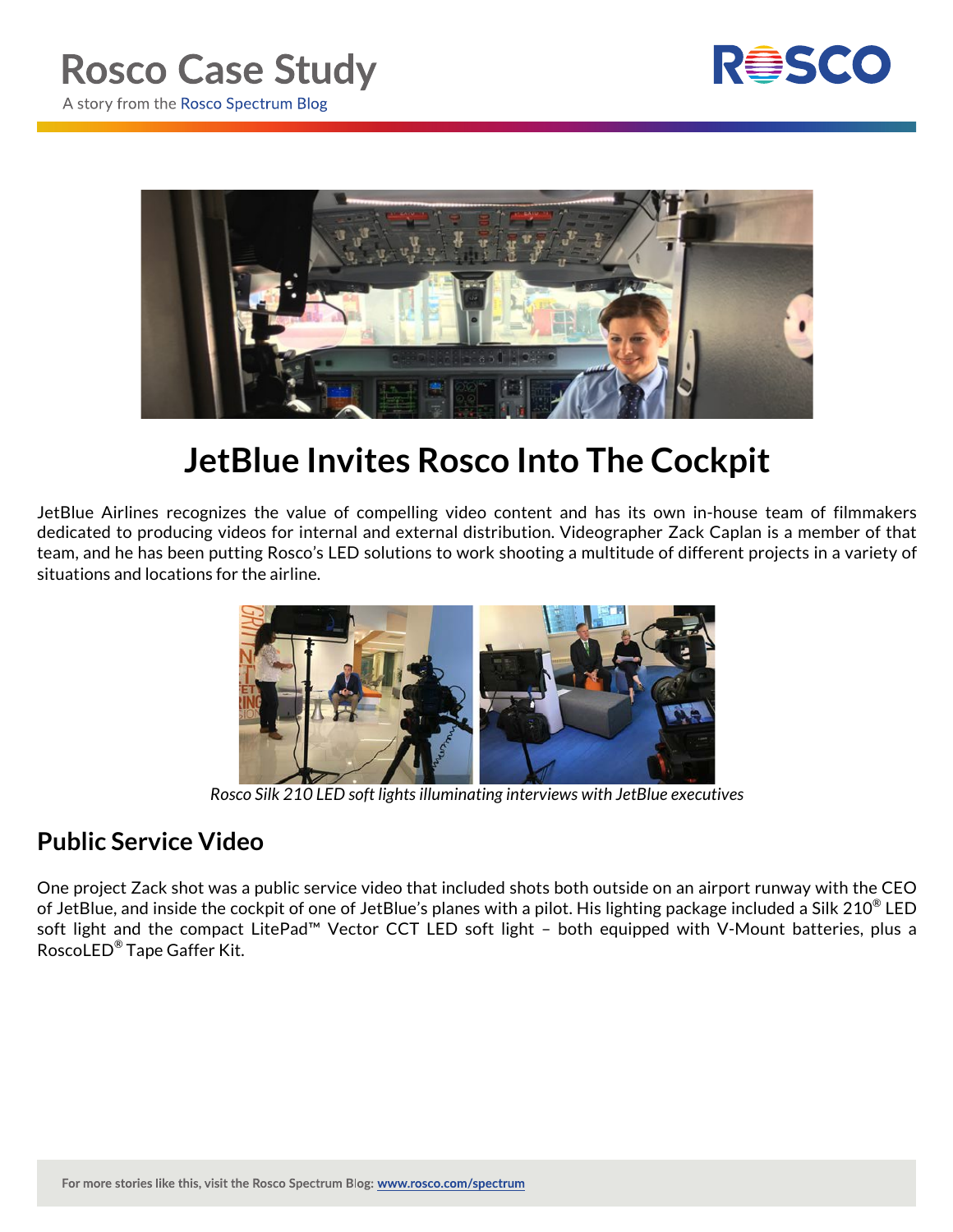

*Robin Hayes, President, and CEO of JetBlue, getting prepped and lit on the runway*

"I turned on the Silk 210 and was truly impressed by its output," said Zack. "We were shooting the CEO of JetBlue in the shade of a plane with a bright sunny day in the background, and the Silk 210 provided more than enough light to balance the background exposure."



Working for an airline and shooting in locations that range from the runway, to the cargo hold of a plane, to tourism destinations around the world, Zack makes excellent use of the Silk 210 when power outlets aren't easy to come by. He commented on how well it is designed to easily swap power sources from AC power to the V-Mount Battery packs.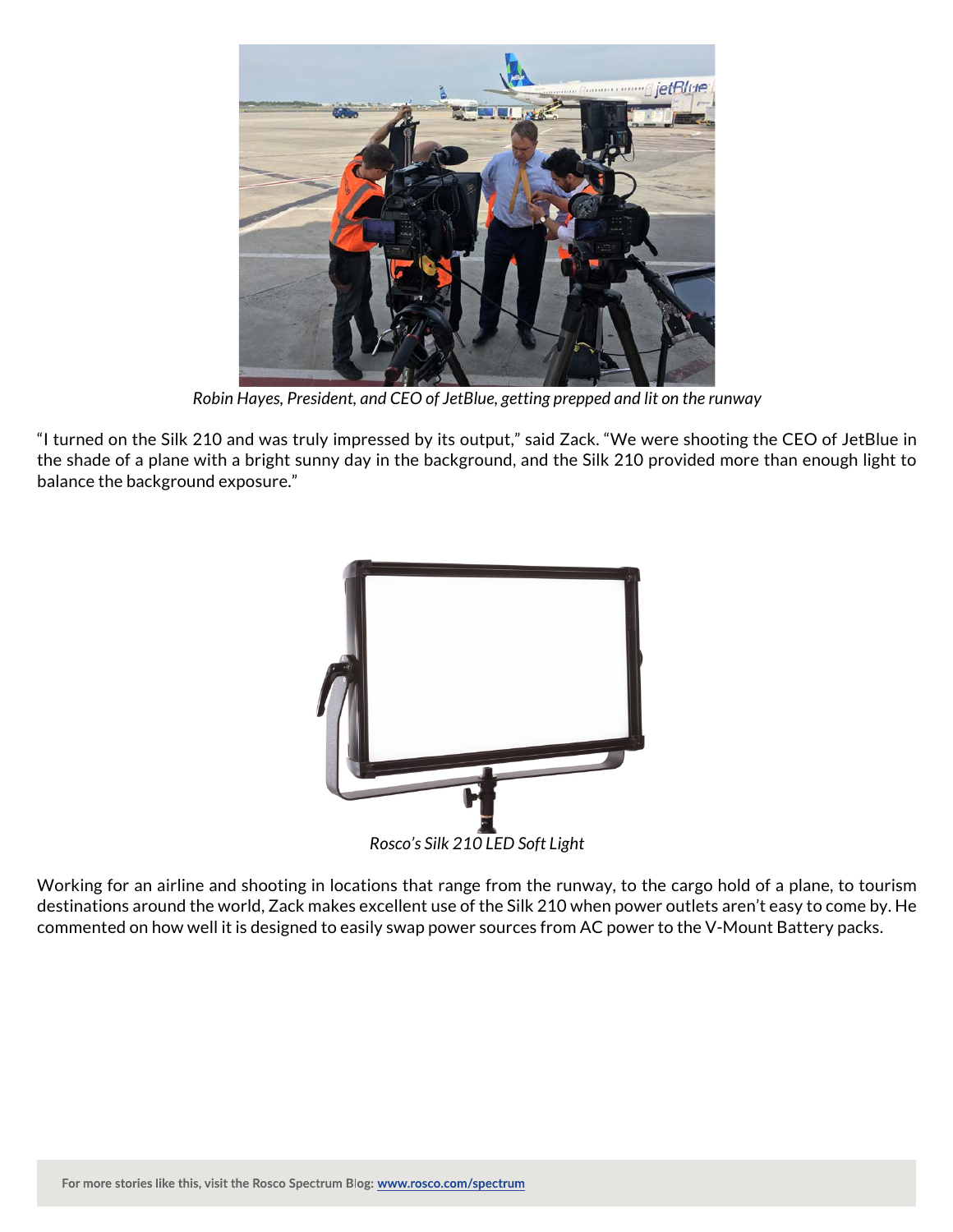

*A member of Zack's crew rigging a battery-operated Silk 210 inside a cockpit*

"I've become very comfortable with the Silk 210 and use it at least twice a week now in many different situations," noted Zack. "There's a sense of reassurance I get from knowing that the Silk will provide an even source of balanced light - no matter if I'm in the cockpit with a pilot or shooting an office interview with an executive."



*Lighting JetBlue Pilot Jill Heinrich with a LitePad Vector and a 24" strip of RoscoLED Tape*

When it came time to capture the scenes of the pilot in the cockpit, Zack needed compact light fixtures he could arrange in the confined cockpit space to balance the glaring daylight coming through the cockpit windows. He ended up squeezing a LitePad Vector in as the key light and stuck a 24" strip of Daylight RoscoLED Tape to the ceiling as a hairlight. Again, noting the lack of power sources in the cockpit, Zack appreciated that he could use V-mount batteries to run the LitePad Vector, and AA batteries to power the RoscoLED Tape strip.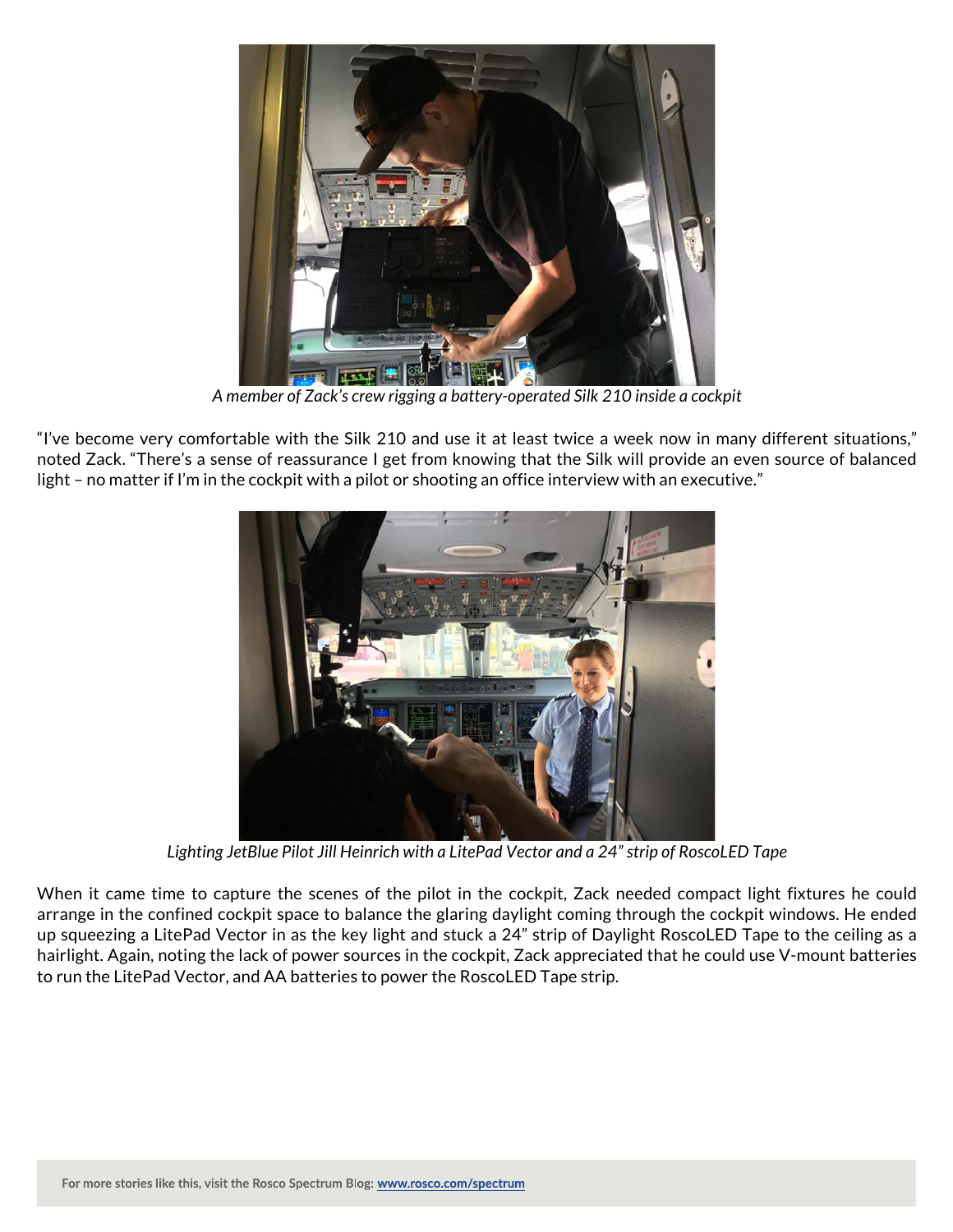

The LitePad Vectors that Zack uses come out of the 2-Head LitePad Vector Backpack Kit, which includes two fixtures inside a durable backpack for on-the-go filmmaking. "The Vector Backpack Kit offers a huge advantage when it comes to airline travel," said Zack. "Take it from someone who flies all the time for jobs – this kit offers an array of lighting options in a compact and airline-compliant size."



*Rosco's 2-Head LitePad Vector Backpack Kit*

## **Stop-Motion Ad**

About a quarter of the videos Zack shoots are in partnership with the JetBlue Marketing team. They recently worked in tandem on a stop-motion video debuting a new line of cookies the airline is offering as an in-flight snack choice.



To illuminate the shot, Zack wanted to create very flat, shadow-free lighting. He turned to both the Silk 210 because its diffused output generated less-noticeable shadows, and the unit's on-board controls made it easy to dim the output of